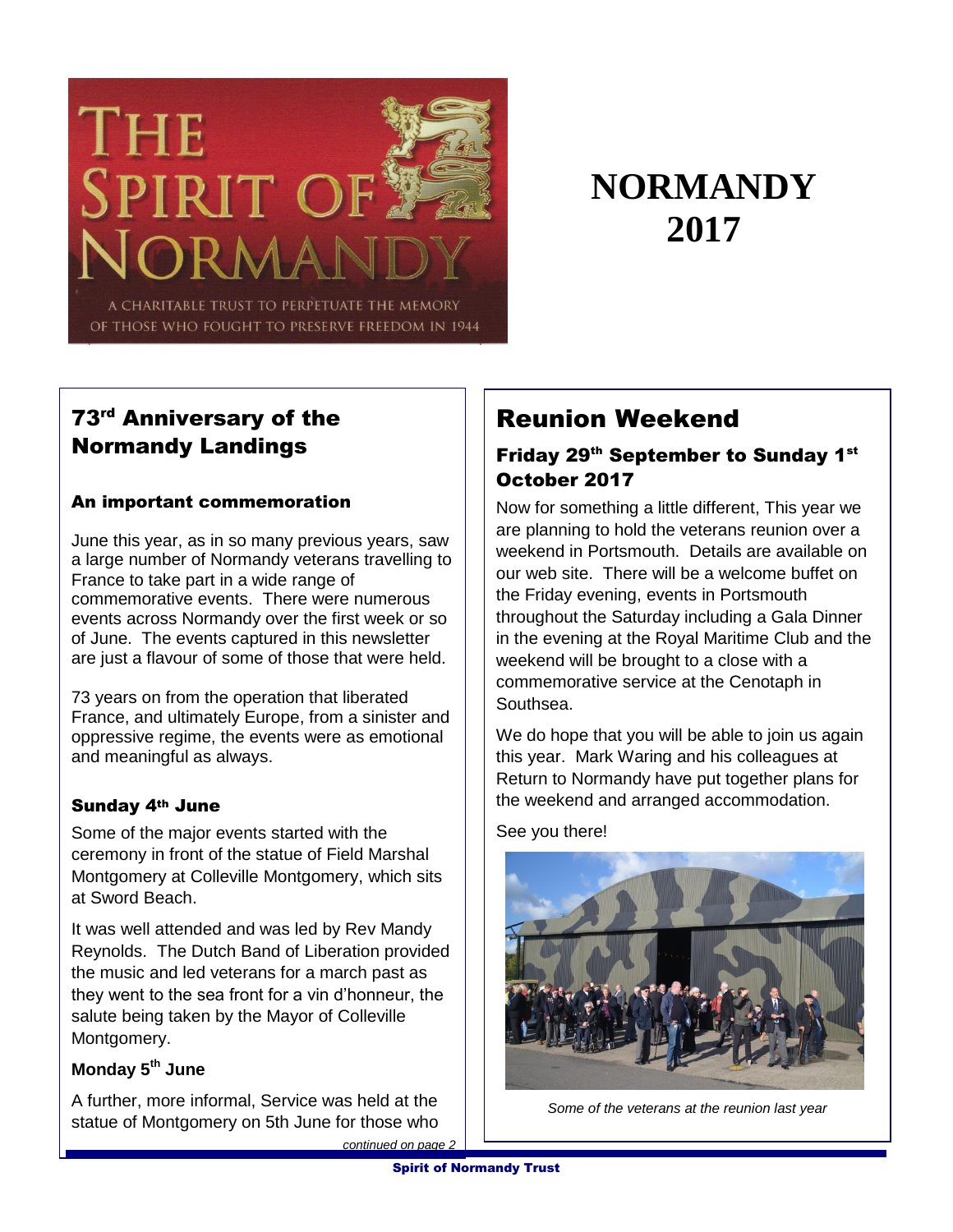were unable to change travel arrangements to attend the service on 4th June.

The Mayor of Colleville Montgomery spoke at the Service and the event was led by Richard Palusinski, Chairman of the Spirit of Normandy Trust. Almost 30 veterans attended, music was provided by massed pipes led by the Jedburgh Pipe Band and military bugles played Last Post and Reveille. The Lesson was read by Lord Dannatt, the Exhortation was given by Hector Duff L d'Hon and the Kohima Epitaph by Allan Gullis L d'Hon. A number of Standards were paraded including some from Buenos Aires.

It was during this service that the Deputy Mayor announced that a young man from the village had been killed in the London Bridge terrorist attack. Very sad news, particularly in a small community like Colleville Montgomery.



*Our Patron, Lord Dannatt, reads the Lesson at Colleville Montgomery*

Following the Service at Colleville Montgomery on 5<sup>th</sup> June, Trevor Beattie took a Royal Naval Ensign on to the beach with a number of veterans and the Mayor. The Ensign is certified as the original beach flag that was used on D Day by the Beachmaster of Sword Beach. Trevor had managed to obtain the Ensign at auction and felt that it was particularly appropriate to have it present on the beach with a group of veterans.



*Veterans and the local Mayor, M Loinard, on the beach at Colleville Montgomery with the original Beachmaster's Flag*

#### Tuesday 6<sup>th</sup> June

As in past years, the main commemorative events were held in the Cathedral and Military Cemetery at Bayeux. Both Services were very well attended.

The day started with a 10.00 a.m. Service in Notre Dame Cathedral in Bayeux. Seats towards the front of the nave were reserved for veterans. The Service commenced with marching in the Standards. The Dutch Band of Liberation provided the music.

Following the Cathedral Service, veterans, families and friends gathered at the British Military Cemetery for a commemorative service at midday.

The Service was very well attended and was a poignant and moving ceremony.



*Veteran Ray Lord L d'Hon giving the Exhortation at Bayeux* C*emetery*